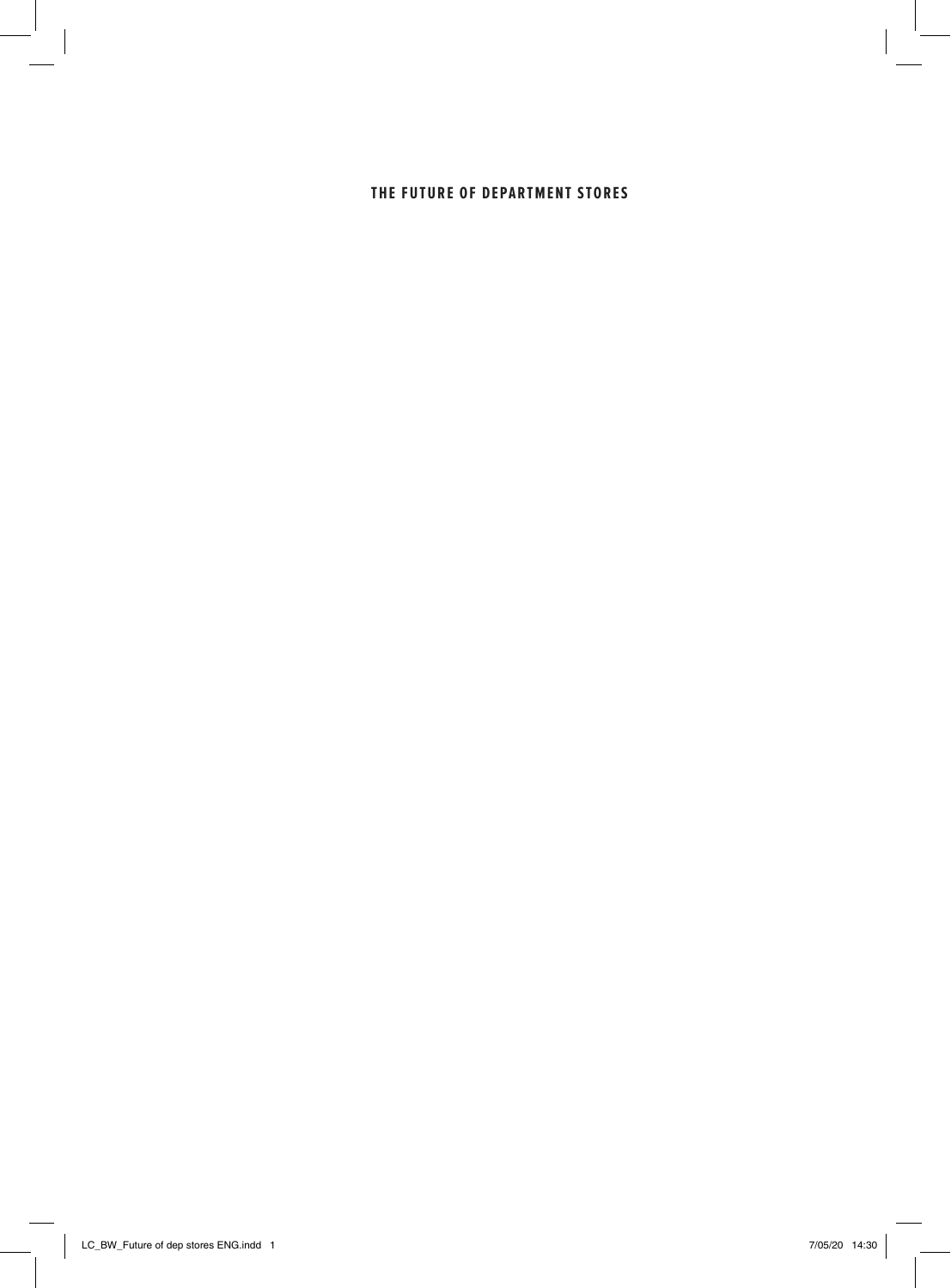This book was originally published as *The future of department stores. 9 roltrappen naar een gouden toekomst voor het warenhuis*, LannooCampus, 2020.

#### D/2020/45/80– ISBN 978 94 014 6661 5 – NUR 802

Cover design: Peer De Maeyer Interior design: Gert Degrande | De Witlofcompagnie

© Erik Van Heuven, Stefan Van Rompaey & Lannoo Publishers nv, Tielt, 2020.

LannooCampus Publishers is a subsidiary of Lannoo Publishers, the book and multimedia division of Lannoo Publishers nv.

All rights reserved. No part of this publication may be reproduced and/or made public, by means of printing, photocopying, microfilm or any other means, without the prior written permission of the publisher.

LannooCampus Publishers Vaartkom 41 box 01.02<br>3000 Leuven en aangeste van die 1100 DS Amstel Belgium Netherlands www.lannoocampus.com

1100 DS Amsterdam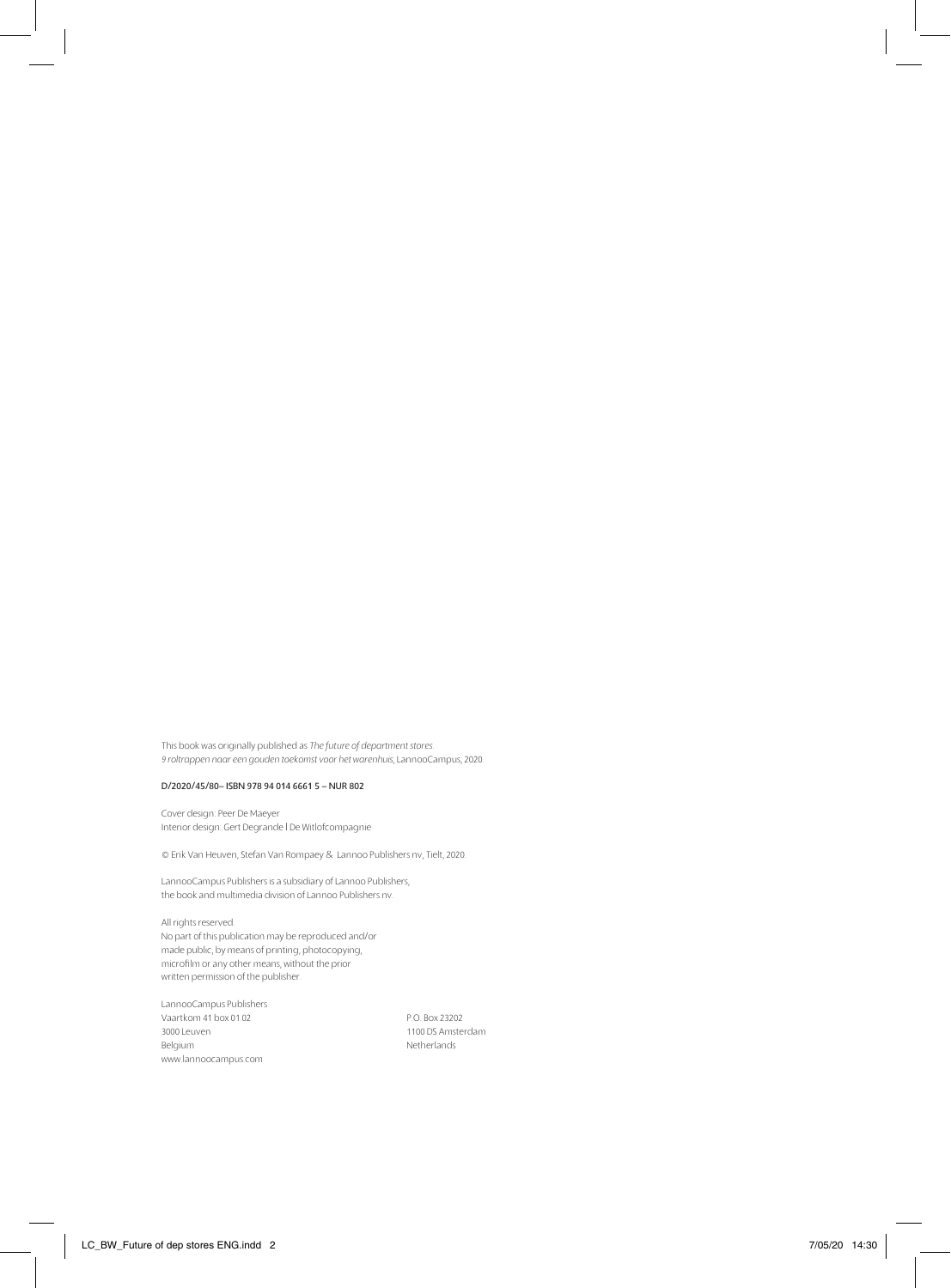# **THE FUTURE ERIK VAN HEUVEN & STEFAN VAN ROMPAEY** OF DEPARTMENT STORES

**9 ESCALATORS TO A GOLDEN FUTURE FOR THE DEPARTMENT STORE** 



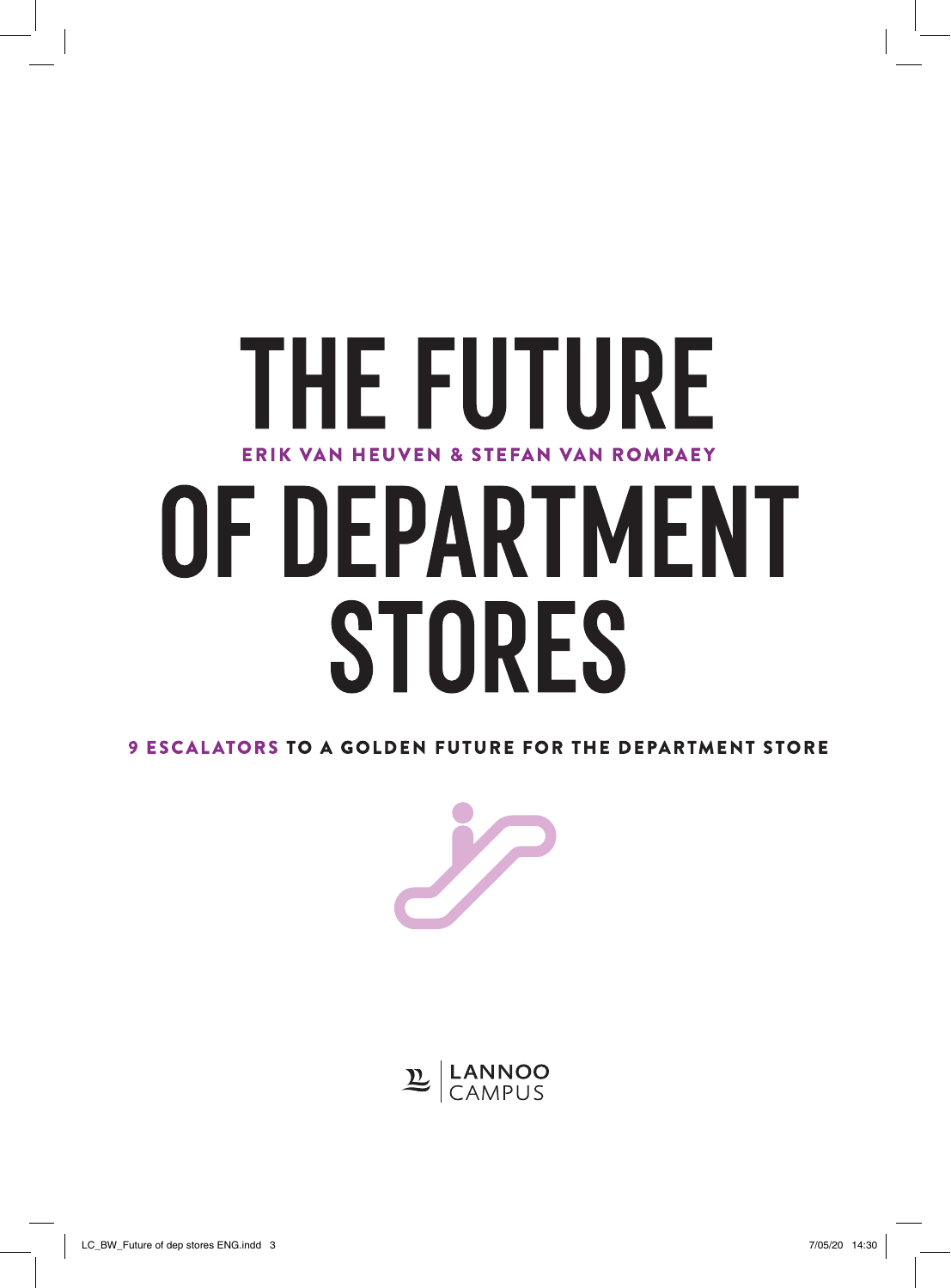

**// CONTENTS//**

**ESCALATOR 5** Embrace digital technology 75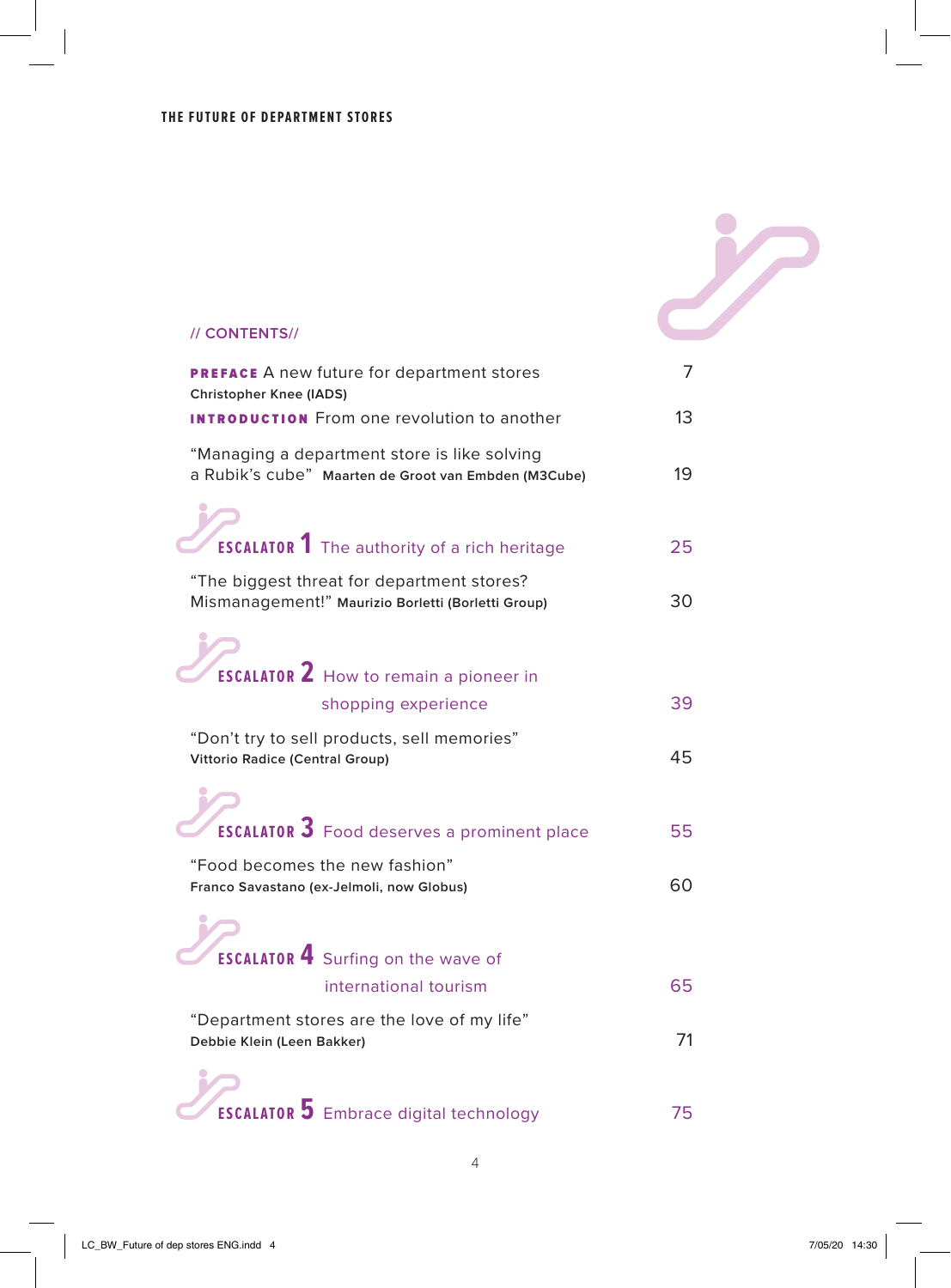| "Department stores should become the omnichannel<br>hubs of the future" Olivier Van den Bossche (Metro) | 82  |
|---------------------------------------------------------------------------------------------------------|-----|
| "No one better than a woman to run a department store"<br>Raymond Vaxelaire (ex-Inno)                   | 88  |
|                                                                                                         |     |
| <b>ESCALATOR 6</b> Invest in human capital                                                              | 91  |
| "Retail? Actually, we are in show business!"<br>Jeanette Aaen (Illum)                                   | 98  |
| "Make your shoppers feel that they are being spoiled"<br>Giovanni Colauto (De Bijenkorf)                | 102 |
|                                                                                                         |     |
| <b>ESCALATOR 7</b> Create remarkable retail spaces                                                      | 108 |
| "We don't sell socks, we sell dreams"<br>André Maeder (KaDeWe Group)                                    | 114 |
|                                                                                                         |     |
| <b>ESCALATOR 8</b> Of paramount importance:                                                             |     |
| a solid financial basis                                                                                 | 118 |
| "We are experiencing the biggest revolution since                                                       |     |
| the early days of shopping"<br>Adam Fenwick (Fenwick Limited)                                           | 124 |
| "A lot of customers still miss V&D"<br>Ronald van Zetten (vd.nl)                                        | 130 |
|                                                                                                         |     |
| <b>ESCALATOR 9</b> Join the platform economy                                                            | 136 |
| "The future of our department stores is phygital"<br>Philippe Houzé (Galeries Lafayette)                | 142 |
| <b>EPILOGUE</b> Department stores of the future:<br>palaces of entertainment                            | 149 |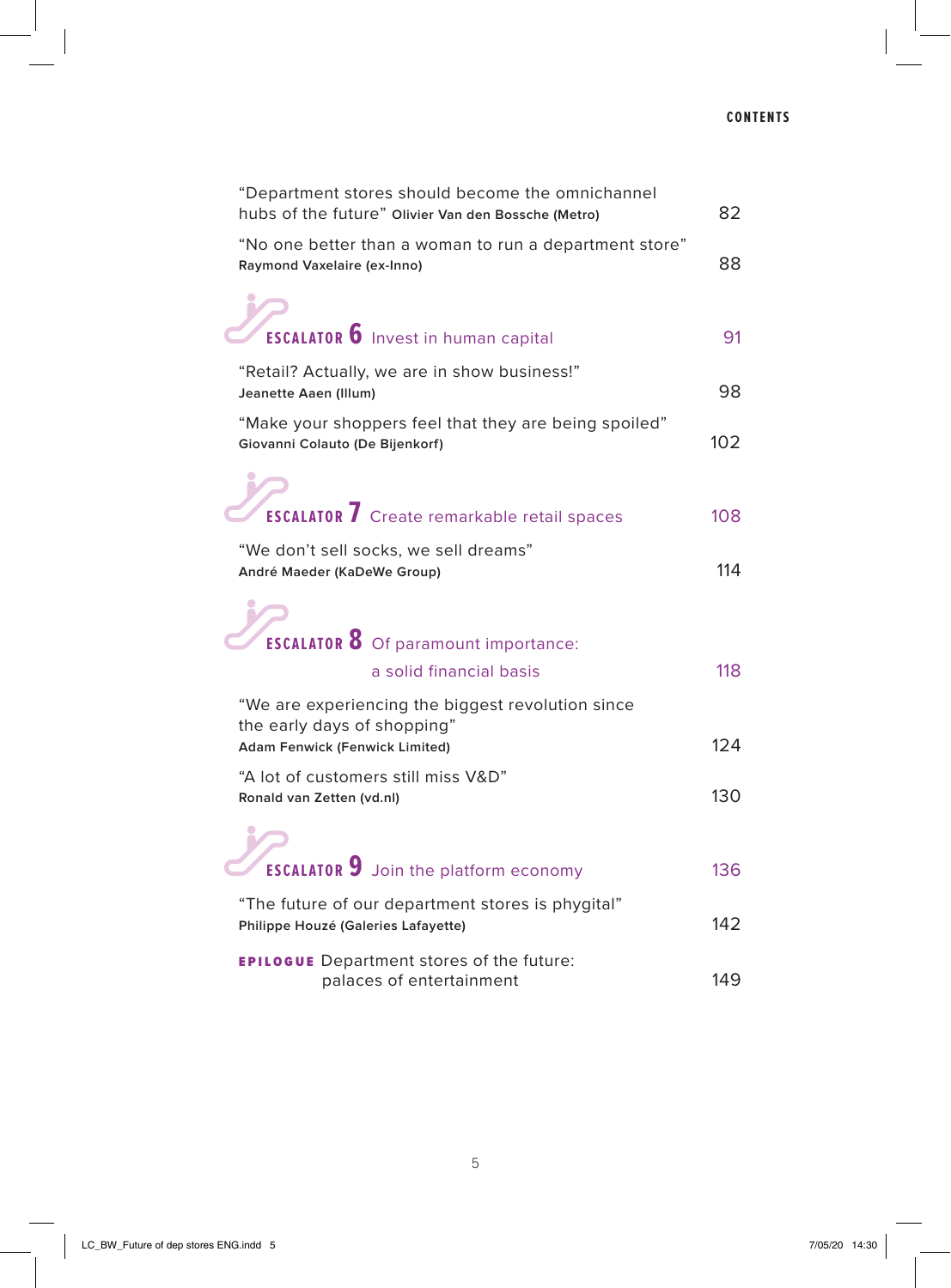

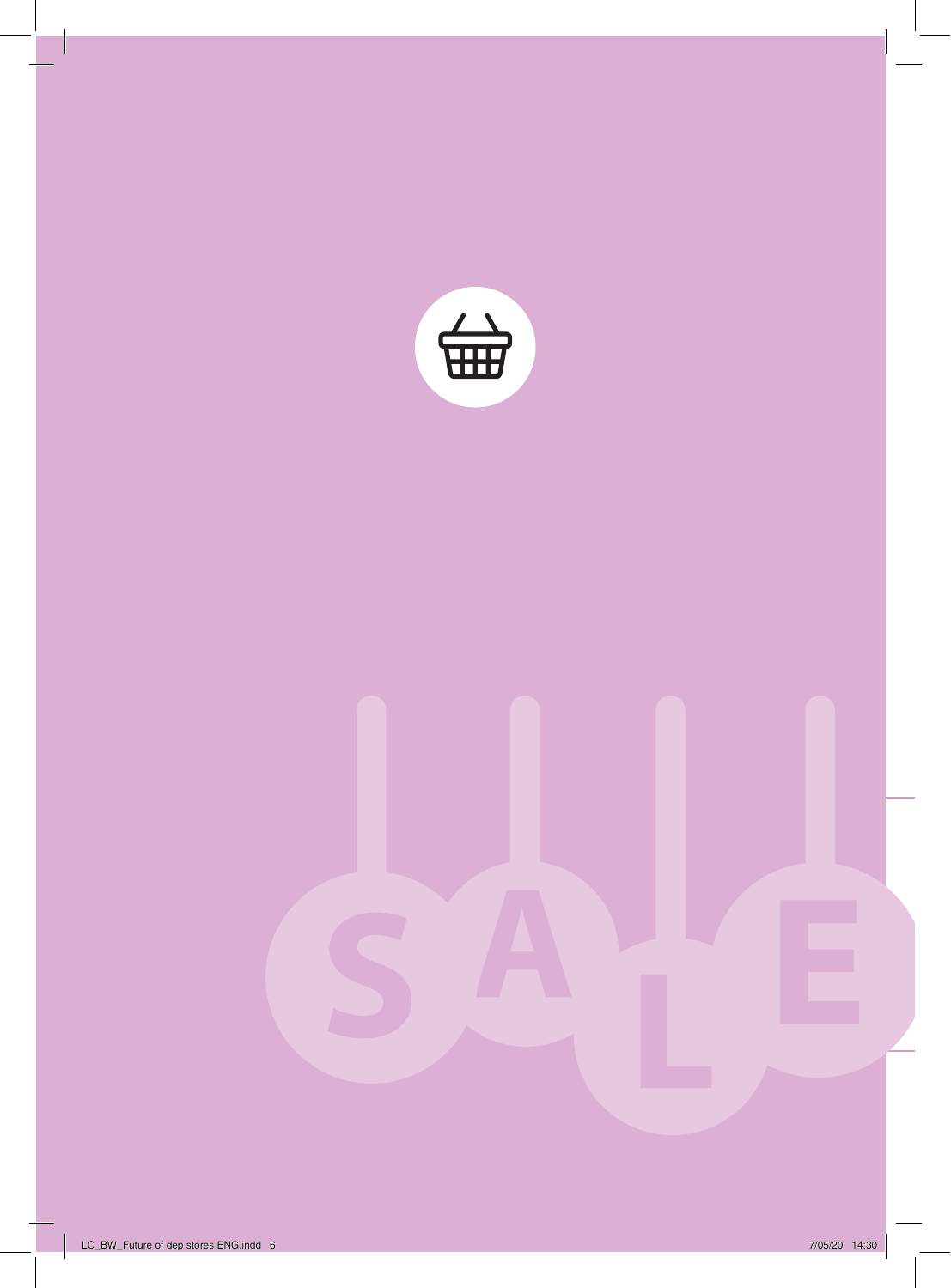### PREFACE

## **A new future for department stores**

At their beginnings in the 19th century, department stores were hubs of activity, events, innovation, aspiration and shopping. The best still are, but the format has evolved, and that evolution has been dependent on four variables: context, competition, customer and control. These represent; firstly, the impact of the economic and political world on the business; secondly, the relentless incursion of new formats eating away at the department store market share; thirdly, the apparently endless effort of predicting (or chasing) the customers' desires; and fourthly, the tools (technology, organisation and management) available and chosen to operate a sustainable and profitable business. These variables explain why and how the format has been changing and provide indications of a prosperous future which can already be perceived. Department stores are demonstrating a remarkable resilience, which is reflected in some of the great companies mentioned in this book and the choices they are making with an engaged, inspired and visionary leadership.

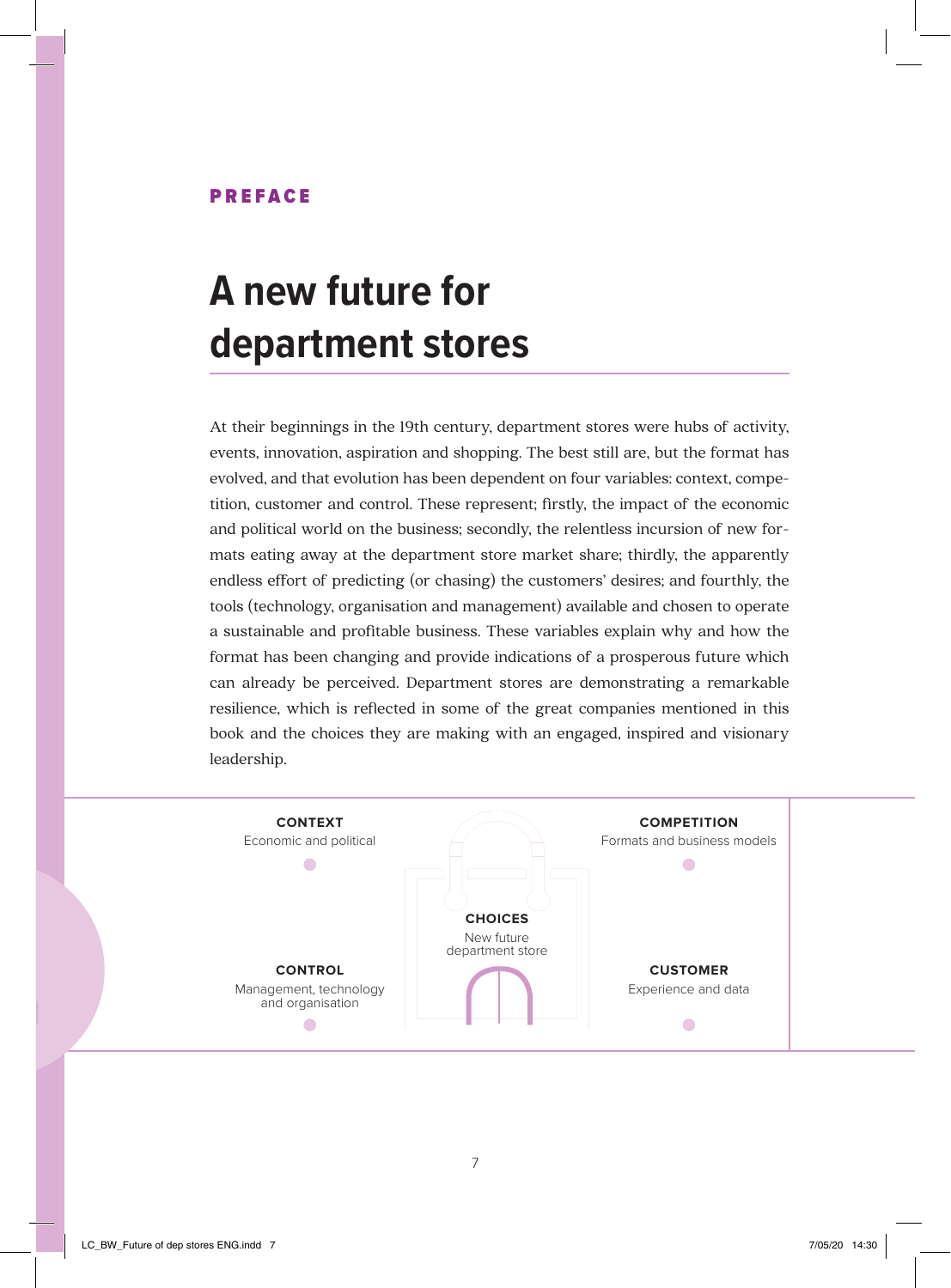### //CONTEXT **"The biggest revolution since the early days of shopping." (Adam Fenwick)**

Although department stores, at least in the West, have grown as a format since the 1980s, it has more recently become abundantly clear that the polarisation of wealth and income, along with low economic growth, yields political and economic turbulence, uncertainty and discontent. It is no accident that many department stores have shifted towards the luxury end of the market. It is also likely that we will be seeing an increase in measures focusing on margin rather than top-line growth, and this includes department store online retail which "remains an inefficient model" *(Ronald van Zetten)*. Revised business-model thinking cannot ignore shifts like the 2019 declaration of the Business Round Table which emphasises the creation of value for all stakeholders and which has been signed by over 180 CEOs from major companies.

### //COMPETITION **"Our strategy is clear: we want to be a veritable destination store." (Franco Savastano)**

Successful department stores have remained true to their origins. Although buffeted by the serial skirmishes with other retail formats, and sometimes, we have to admit, losing their original focus, the best department stores have developed as the destinations and laboratories of innovation that made them so irresistible at their beginnings. They might occasionally have been tempted to emulate the convenience and value of variety stores, the price and volume of hypermarkets, the cost structure of big-box retailers, the diversity and experience of malls, the bargains of outlet stores, the appeal and responsiveness of fast fashion chains or the service and fulfilment promises of e-commerce. And they may have learnt from them. But the DNA of department stores remains its fundamental attraction as a destination offering innovative experiences.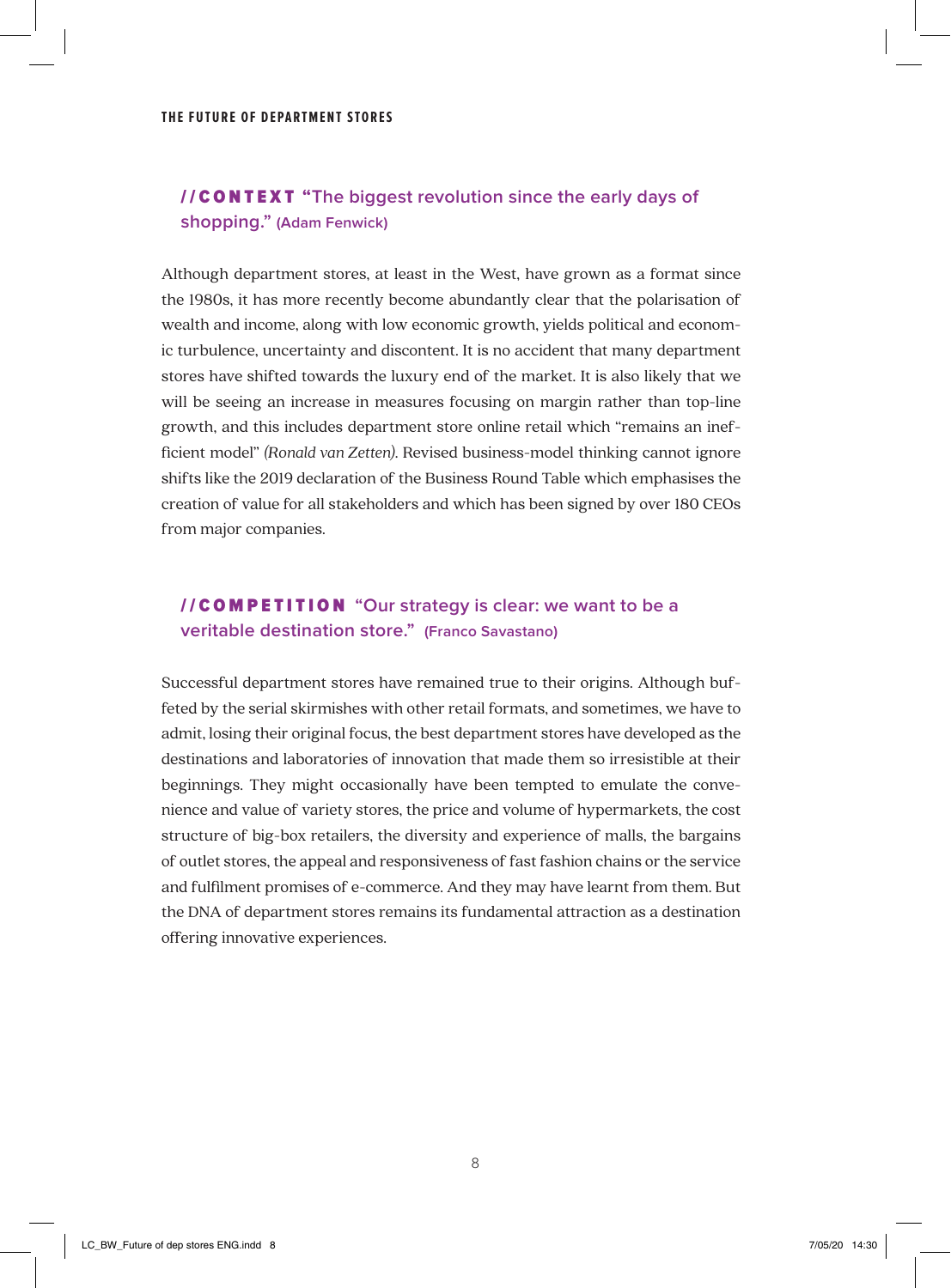### //CUSTOMERS **"Don't sell products, sell memories." (Vittorio Radice)**

Unlike the early aspiring department store customers in the days of industrialisation, today's customers are no longer searching for products but for "entertainment" *(Maurizio Borletti)*, "relationships" *(Philippe Houzé)* or "dreams" *(André Maeder).* The department store business is turning into show business, and its most inspiring leaders into impresarios. Combined with designer buildings in notable cities, stores have often become unique local landmarks, making them even more attractive to tourists. The power has passed from the hands of retailers in a supply-driven economy into the hands of customers in a demand-driven one. Sometimes, these customers demand convenient or frictionless retail; sometimes, they search for experience and friction. In either case, without sustainability and purpose, the retail brand doesn't stand a chance. The key to knowing your customers is data collection and management: the future motor of the business.

### //CONTROL **"People, people, people." (Olivier Van den Bossche)**

The early history of department stores is inextricably linked with "scientific management". In the early 20th century, new forms of organisation paired with emerging technologies gave birth to a type of management which lasted almost a century, albeit in adapted forms including "lean", "six-sigma", or "digital Taylorism". Hierarchical organisation and mechanical technologies compensated for low skills and delivered the efficiency which department stores lacked in comparison with their industrial counterparts. Profits were squeezed from economies of scale in a growth context. It wasn't until the end of the 20th century that the emergence of the "learning organisation", combined with low-cost digital technologies, shifted the game towards a service economies employing engaged staff organised in agile flexible structures. This is probably the greatest challenge department stores currently face. While the traditional model was based on solving complicated issues, the future world is forced to face complexity and the puzzling science of non-linear systems. For this reason, investing in training and education is as important for the future as investing in technology. And business education is already beginning to look quite different from what it has been.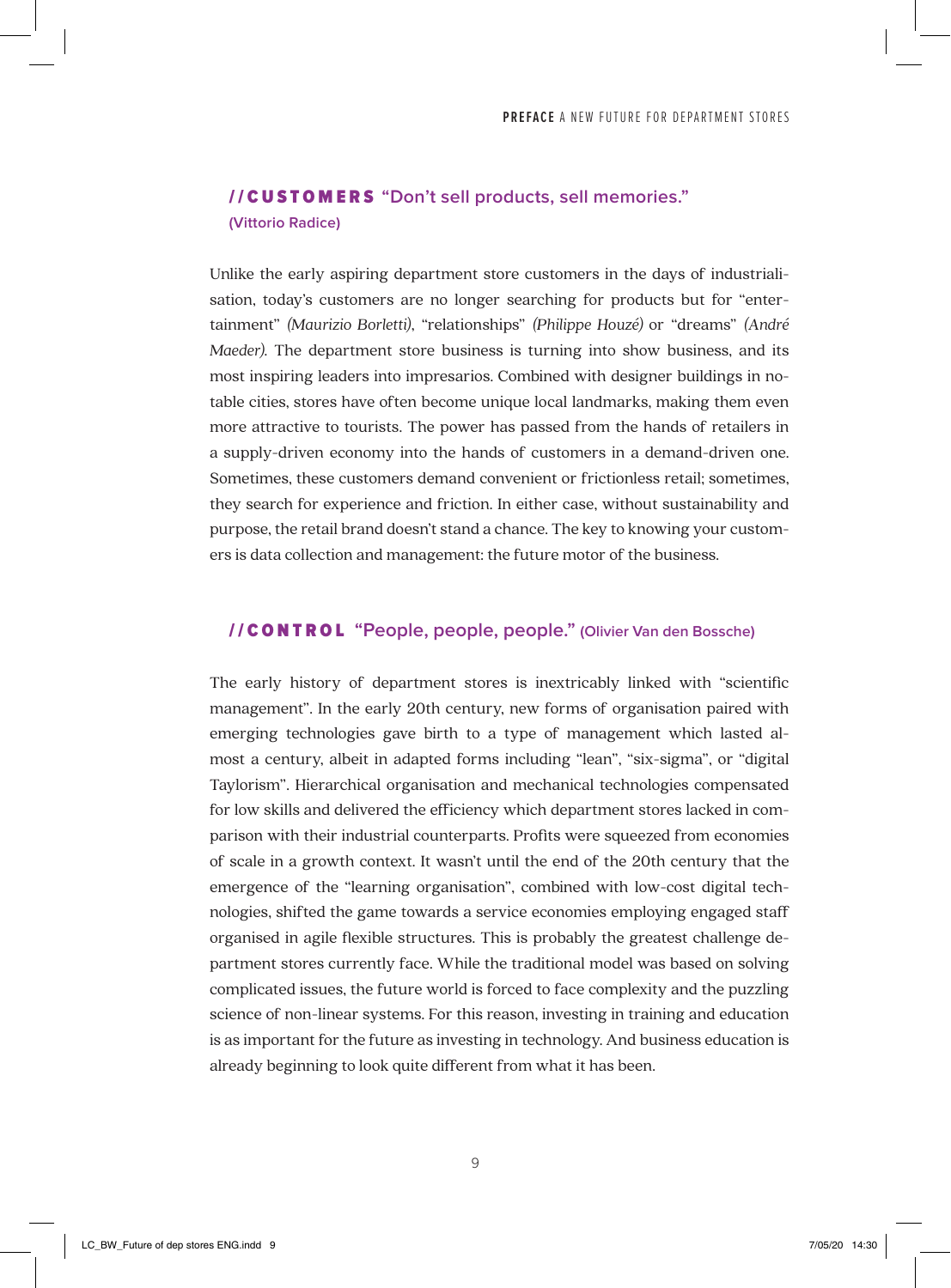### //CHOICES **"Customers will either recognise themselves in a brand's values, or they won't." (Philippe Houzé)**

Contrary to the fundamental tenet of scientific management, it is clear that today there is no "one best way". However, it is also clear that department stores need to make choices and determine priorities. These concern investments, assortments, price, logistics and supply chain, people, design and experience, and more. Today, a department store may choose to focus on entertainment, fulfilment, curation, innovation, or value. Only when the model is clearly defined can a consistent brand be developed and can the department store recover the attractiveness it enjoyed as a laboratory of innovation.

Hybrid brands are a source of unsustainable confusion, and respond neither to the needs of customers nor to those of stakeholders. But in the interviews that follow, we may already glimpse examples of the new future department stores, which combine clear purpose and values with a sustainable 21st-century business model.

### **The International Association of Department Stores (IADS)**

By 2020, the IADS will have successfully served some 60 department store companies from all continents for 92 years, but now it faces the same challenges as its member companies: how to best prepare for an uncertain, turbulent future in which speed, adaptability, and learning become the new requirements of success, while at the same time maintaining its integrity and the profound values which have made it unique. The journey has begun, with a commitment to further develop the successful Academy learning and development programme, the rich IADS online offer and platform, as well as future-oriented "labs", exchanges and workshops.

Dr Christopher Knee Deputy General Manager International Association of Department Stores (IADS)

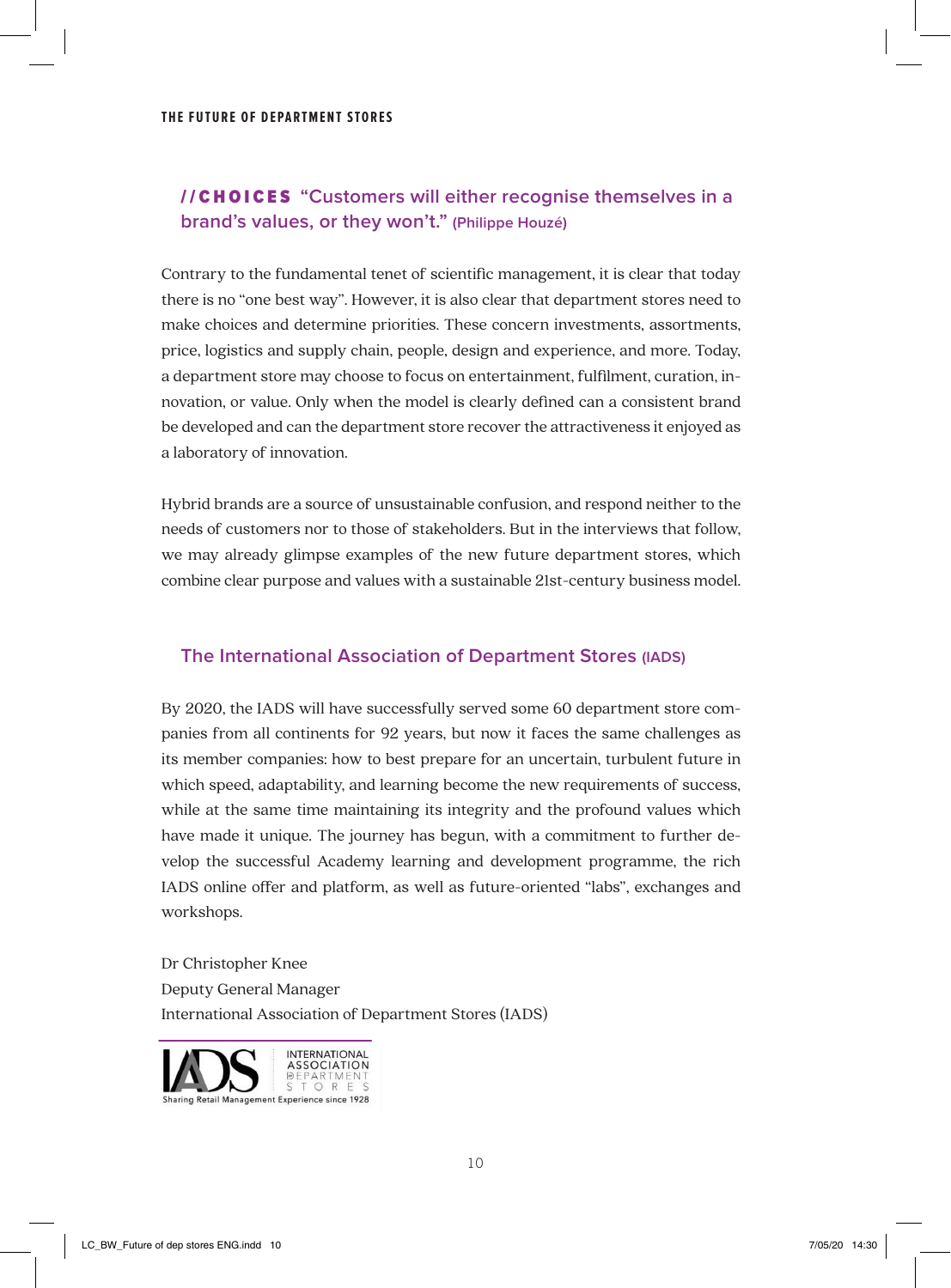### **A QUICK DEFINITION**

We want to emphasise early on: this book is about the sector of department stores, not to be confused with grocery stores, supermarkets or hypermarkets. A department store originated in the mid-19th century and is a large shop – often in an imposing multistorey building – which sells a wide range of goods, from a wide variety of non-food products such as fashion, perfumery, interior decoration, household products, toys ... Well-known department stores include Harrods, Galeries Lafayette or De Bijenkorf. Initially, food was not a category of importance in the department store. Today, this has changed. We'll explain that later on in this book.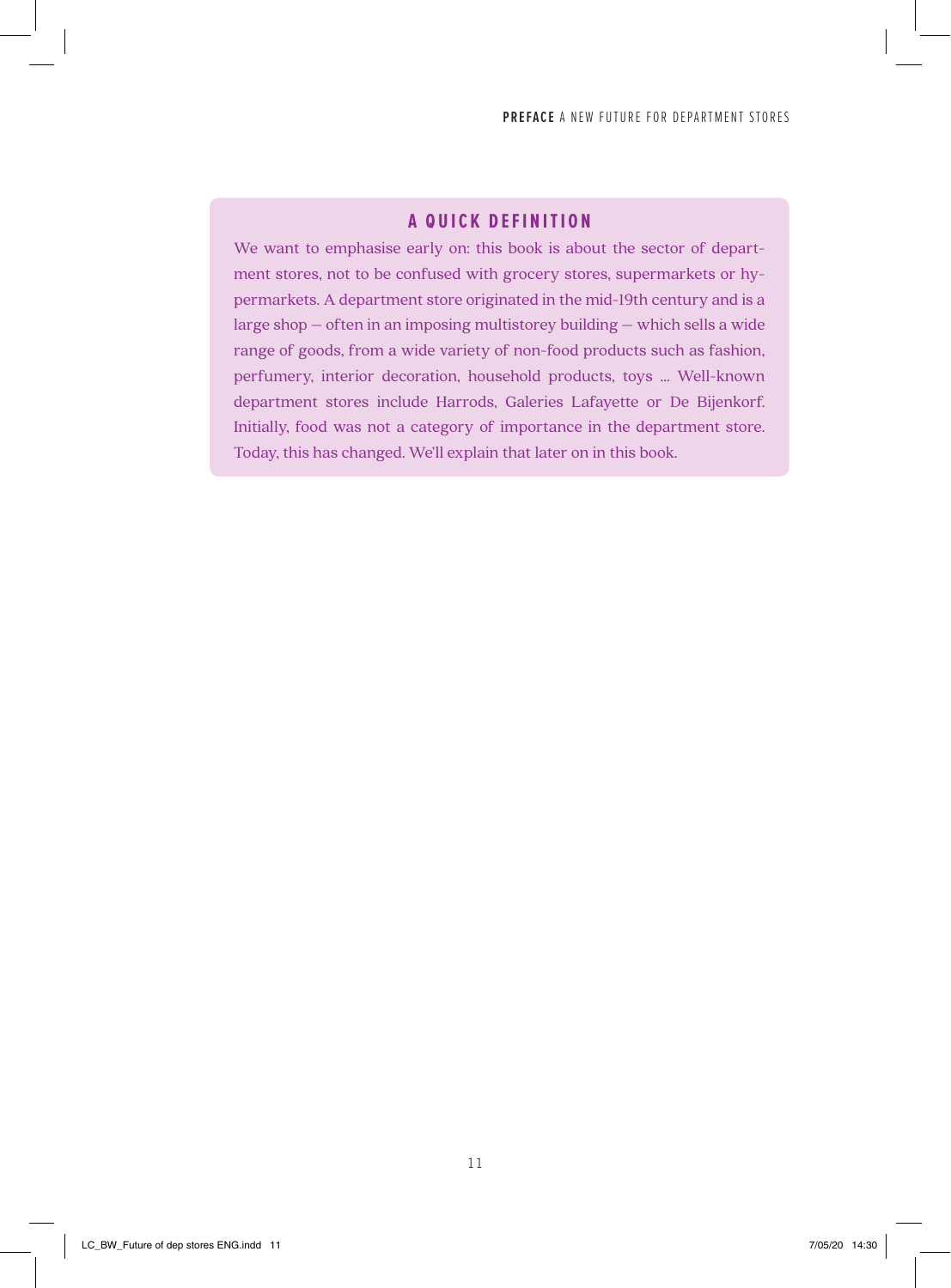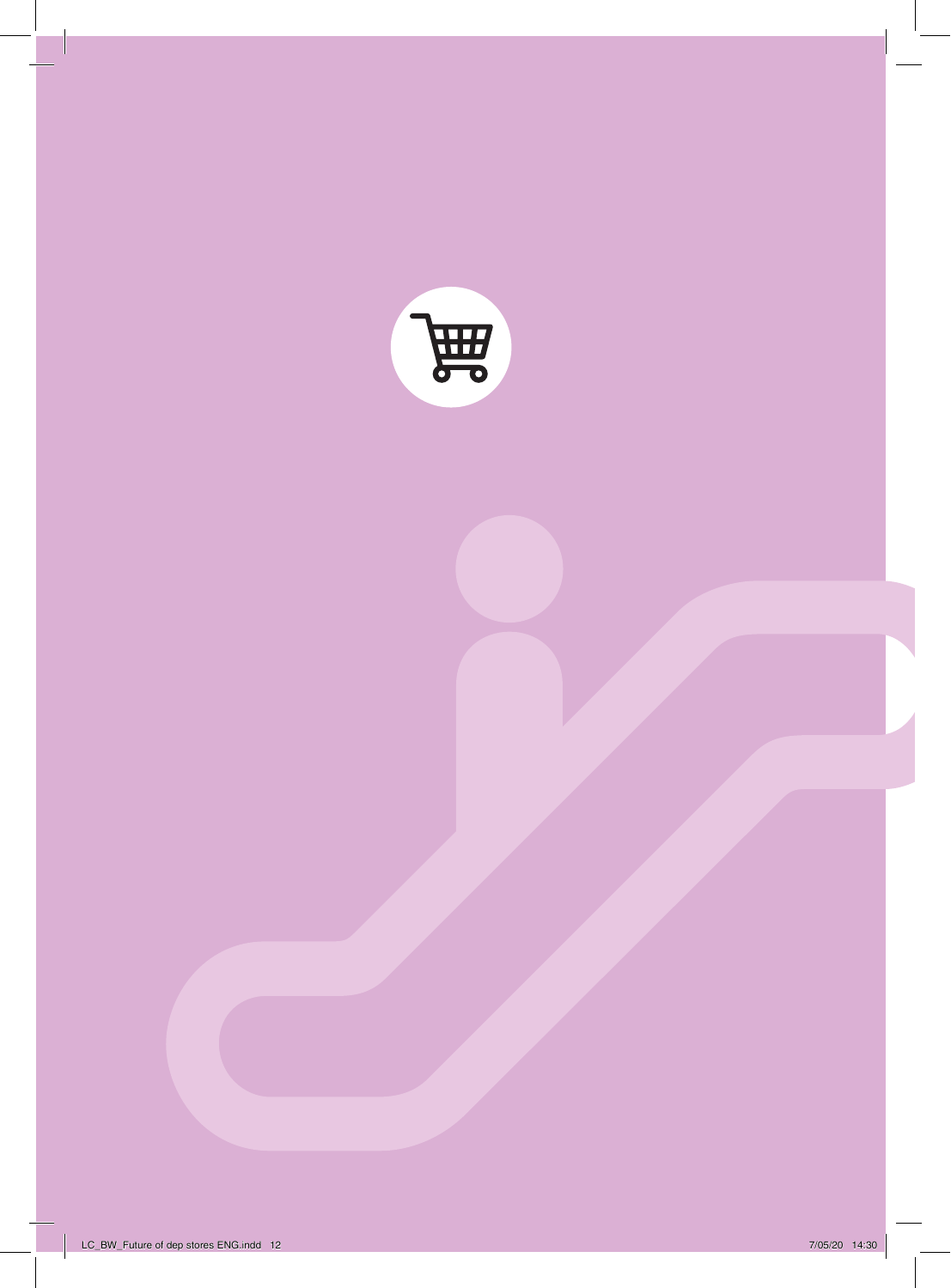### **INTRODUCTION**

# **From one revolution to another**

Department stores owe their origins to the first industrial revolution and rose to unprecedented heights in the first half of the 20th century. In recent decades, however, they threatened to fall victim to yet another industrial revolution - the digital one. But perhaps this turbulent era also offers the prospect of new perspectives for the future.

### **Will the forerunner become a museum?**

It may seem odd: a book about the future of department stores, precisely at a time when many European and American department store players are in dire straits. Is there, in fact, a future? Aren't the forerunners of modern retail doomed to disappear, usurped by new models such as discounters, category killers (large-scale specialised retailers dominant in one category) and e-commerce? Are the former retail palaces still relevant for today's consumers, or will they become retail museums?

These are all pertinent questions, to which this book tries to formulate an answer, on the basis of analyses by retail experts and interviews with top managers hailing from the sector. Even though the picture doesn't look particularly rosy, our observers and interlocutors do discern opportunities, provided that the companies involved reinvent themselves. Today, their heritage, their rich history and their names which still capture the imagination no longer suffice to claim a top position in the minds of modern consumers. They want more.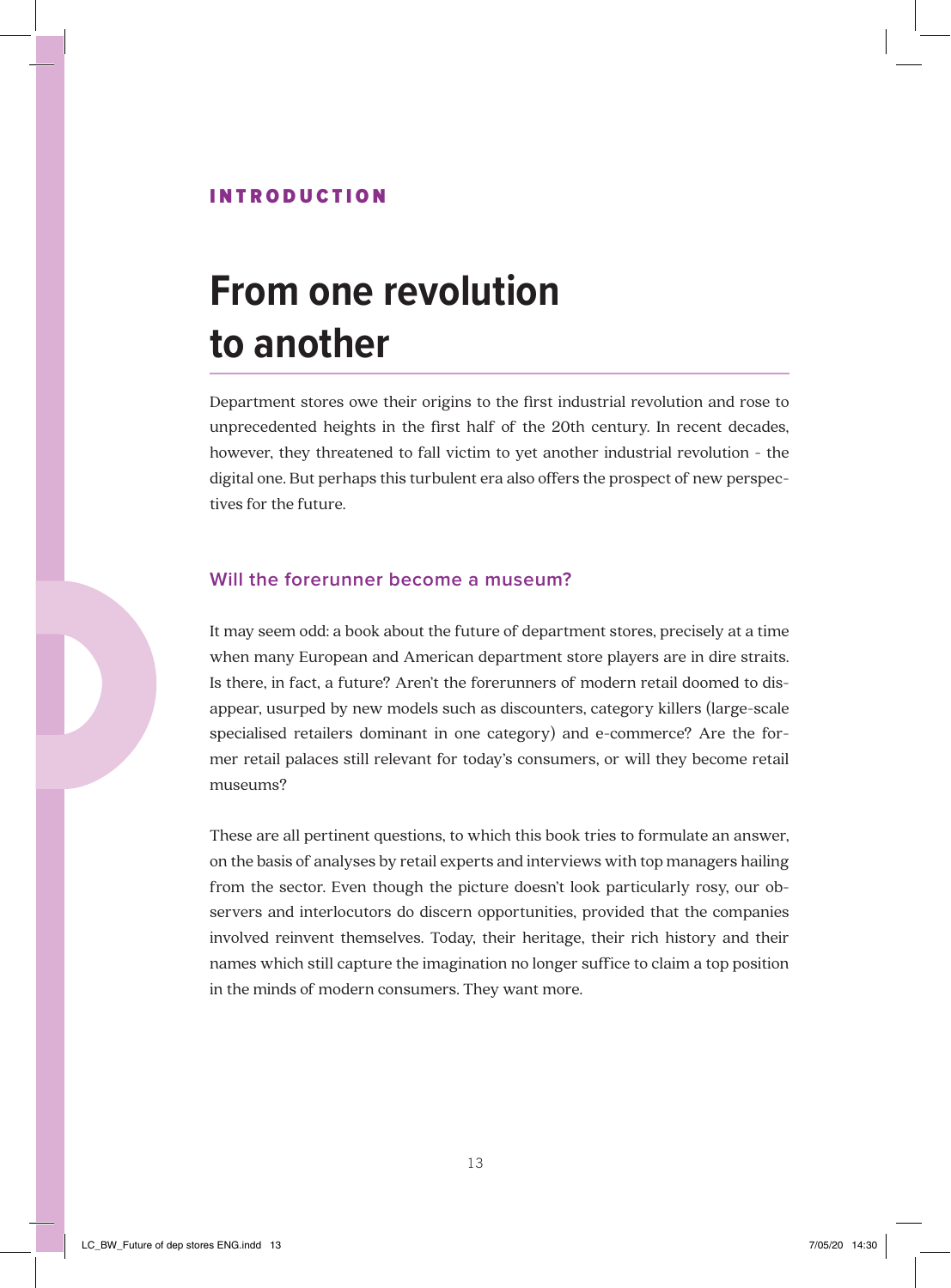### **Industrial revolution**

Department stores were indeed pioneers, once upon a time. They came into being in the mid-19th century, as the first form of organised, large-scale retail. Before that, there were markets and itinerant traders, but there were no such places as fashion shops: people made their own clothes, or hired a tailor if they had the budget. Everything was made to measure. The same held true for furniture: craftsmanship was the norm.

That is until clever merchants saw potential in a new way of doing business. For the consumer, it was a revolution: the new shops had fixed, low prices, which made bargaining a thing of the past. The supply was greater than ever. You could find ready-to-wear clothing, and you could walk in and out without any purchase obligation. The world was experiencing the start of mass production. It also marked the beginning of advertising campaigns and promotions. For the first time, shopping became a pleasure rather than a necessity.

This retail revolution ran parallel to the industrial revolution: the whole world changed radically. New means of transport opened up new trade routes - it was not without reason that the first department stores often settled in the vicinity of train stations. Technological progress, like steel construction, made it possible to erect large buildings more efficiently, with imposing architecture. Electric lighting brought about unprecedented possibilities. The escalator saw the light, an indispensable element in any department store. It is so decisive for the shop image that we gave it a central role in this book.

### **Stores disappear**

Today, the world - and therefore the retail sector - is experiencing a new industrial revolution. The impact of digitisation and robotics is only just beginning to manifest. The messages of doom swell. And indeed, in recent years, the number of department stores has fallen sharply. A lot of chains saw no other option but to restructure and cut back on the store network. The Dutch newspaper *Het Financieele Dagblad* calculated that over the past decade, no fewer than a hundred department stores disappeared in Western Europe alone.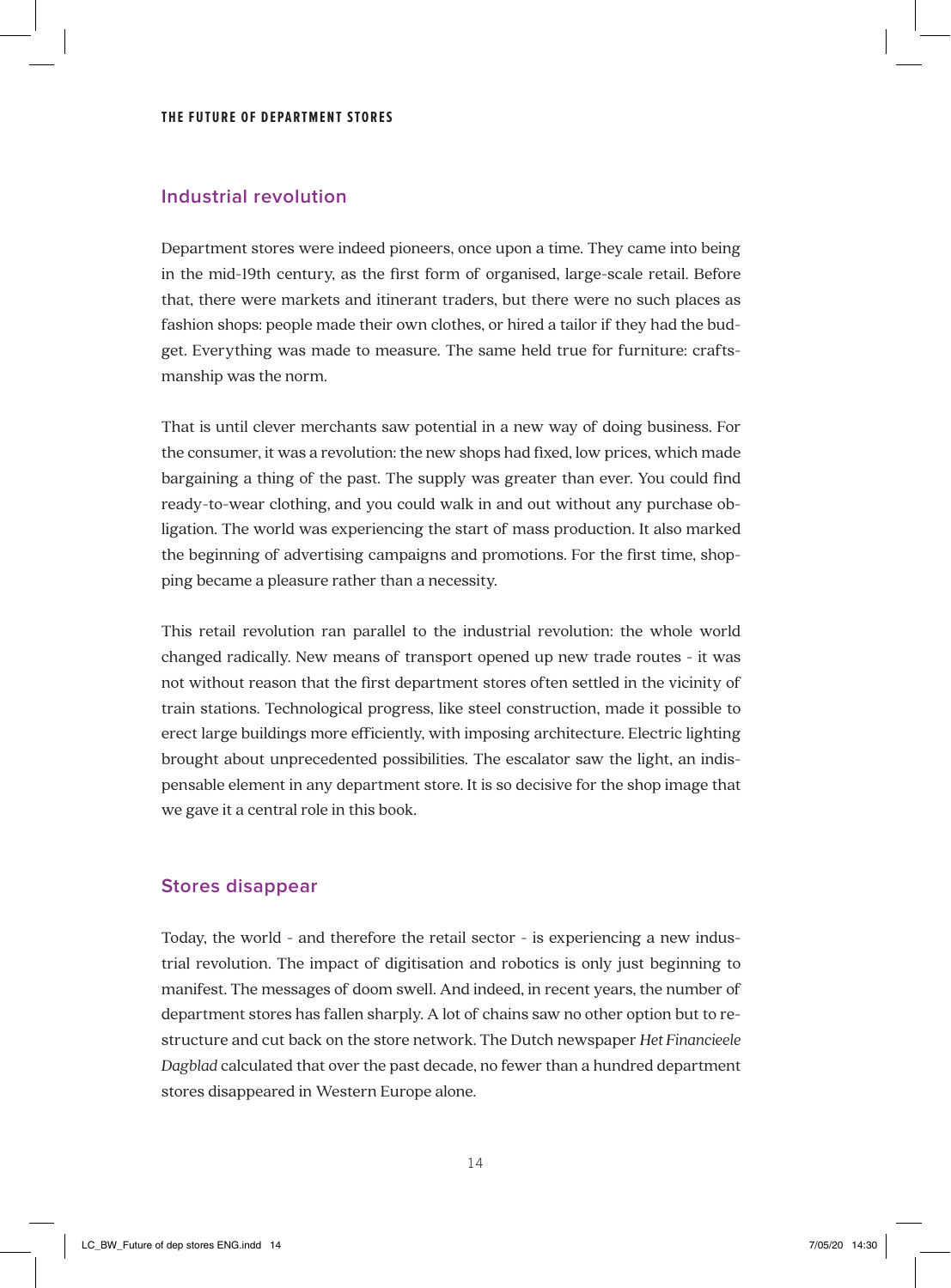In the UK, for example, reputable retailers such as Marks  $\mathcal{B}$  Spencer, House of Fraser and Debenhams had to close dozens of stores. BHS (British Home Stores) went bankrupt in August 2016: 163 stores were closed instantly because no buyer was found ... In the Netherlands, department store chain V&D went bust. Successor Hudson's Bay failed to fill the gap and had to throw in the towel after less than two years. In Germany, both GALERIA Kaufhof and Karstadt (which already went bankrupt in 2009 and was then taken over by American-German billionaire Nicolas Berggruen) restructured, and now that both players have merged, even more store closures can be expected. In the US, too, a lot of retail icons are forced to drop out: Sears, Kmart, Macy's, JCPenny, Neiman Marcus, Barneys ... They are all going through painful restructuring or are on the verge of disappearing. They call it a "retail apocalypse" ...

### **Cornered**

The analysis is the same for each bankruptcy and restructuring. There are too many department stores, especially in the middle segment. Competition is fierce. In every industry, specialists have taken over. Fast fashion groups such as Inditex, H&M Group and Primark have taken over the high street with brands serving different target groups. In the furniture sector, Ikea, JYSK and made.com set the tone. Electronics are the area of MediaMarkt and Fnac Darty. We could continue this list for a while.

What's more, there's the strong rise of e-commerce, which is putting pressure on profitability in all retail sectors. Traditional, physical retailers are cornered: they must continue to invest in the level of physical experience of their stores in order to remain attractive to the spoilt digital consumer. At the same time, they need to develop their own online channel, which in turn requires major investments in IT, artificial intelligence and logistics. All this in a stagnating or declining market, with constant pressure on prices.

The math is simple: the situation is untenable. Retailers have to make gruelling choices in order to survive. But that's a sore point for most department store chains: all too often, they want to be everything to everyone. This, after all, was once the foundation of their success.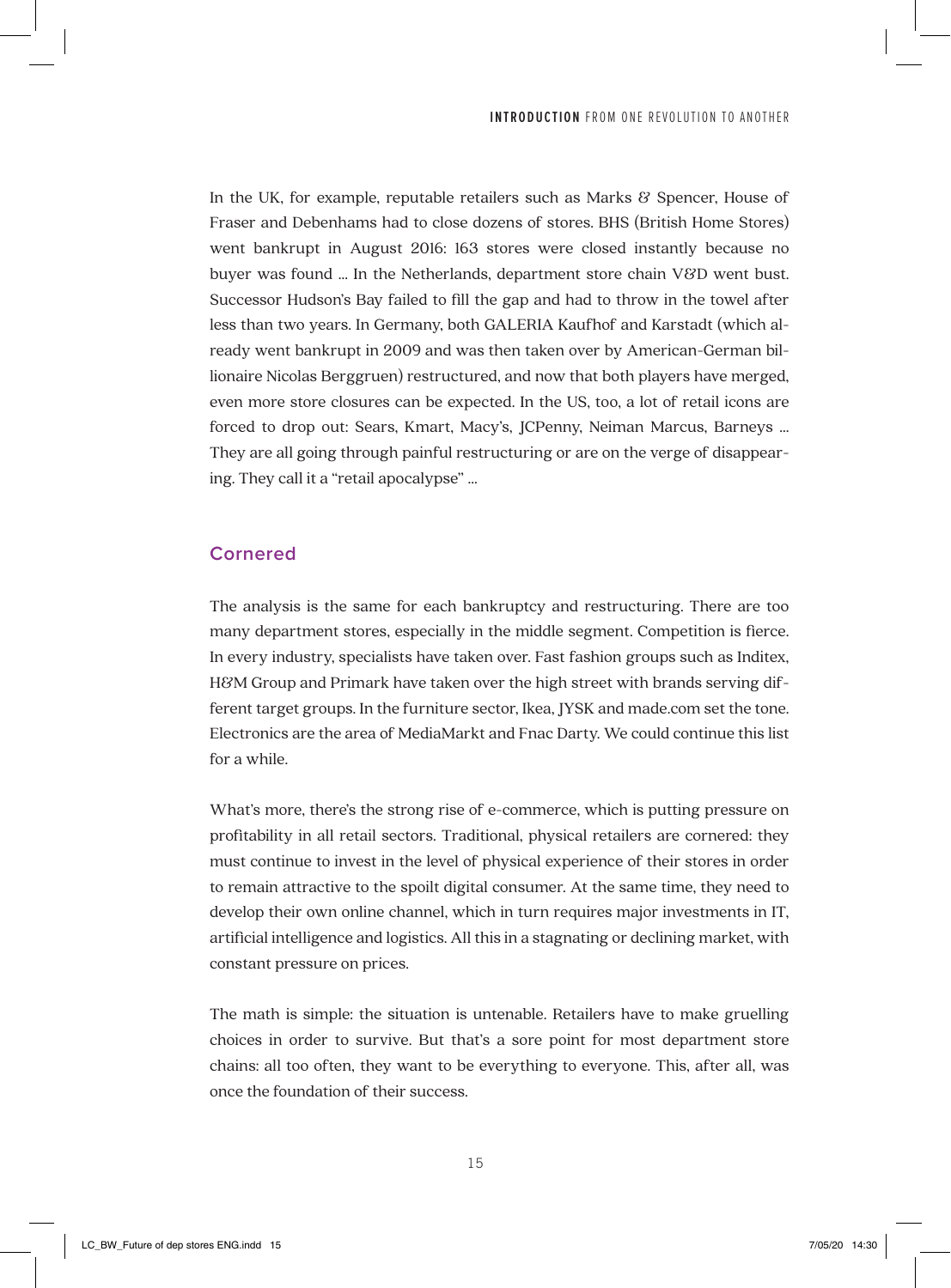#### **THE FUTURE OF DEPARTMENT STORES**

There is also a demographic factor at play. The rise of the department store paralleled the rise of the middle class. Today, that population group is struggling in the mature markets of Western Europe and the US. The middle class is under pressure, especially the younger generations of the millennials and the centennials. We are faced with a polarisation: on the one hand, discount retailers are doing well, on the other hand, the luxury segment is holding up. The middle segment is bleeding out.

### **In search of success recipes**

Conclusion? According to a lot of experts, exclusive luxury department stores only have potential in the major shopping cities: tourist magnets such as Harrods and Selfridges in London, Le Bon Marché, Printemps and Galeries Lafayette in Paris, KaDeWe in Berlin or La Rinascente in Milan and Rome. Their number of visitors and turnover are still rising, thanks in part to the growth of international tourism. From emerging markets such as China, Russia, India and the Middle-East, wealthy members of the middle-class come to Europe, seduced by the dreams that big luxury brands and historical cities of art manage to sell so cleverly. Those sumptuous shopping palaces still have a future.

For the middle section, however, the final downfall is looming, or so it's said. But is that really the case? We believe some nuance is in order. First of all, the position of those exquisite luxury department stores is not invulnerable. A lot of luxury brands open their own flagship stores, in the same shopping cities and streets where prestigious department stores are active. Additionally, those brands boast their own online channels - while most department stores follow rather reluctantly. Pure players like mytheresa.com also threaten the luxury segment.

John Lewis is bravely holding its own in Great Britain, as is Galeria Inno in Belgium. The Spanish El Corte Inglés even managed to grow considerably. These are certainly not luxury department stores, but players in the upper middle class. They sell a wide range of well-known brands at accessible prices to a large public. So what's their recipe for success?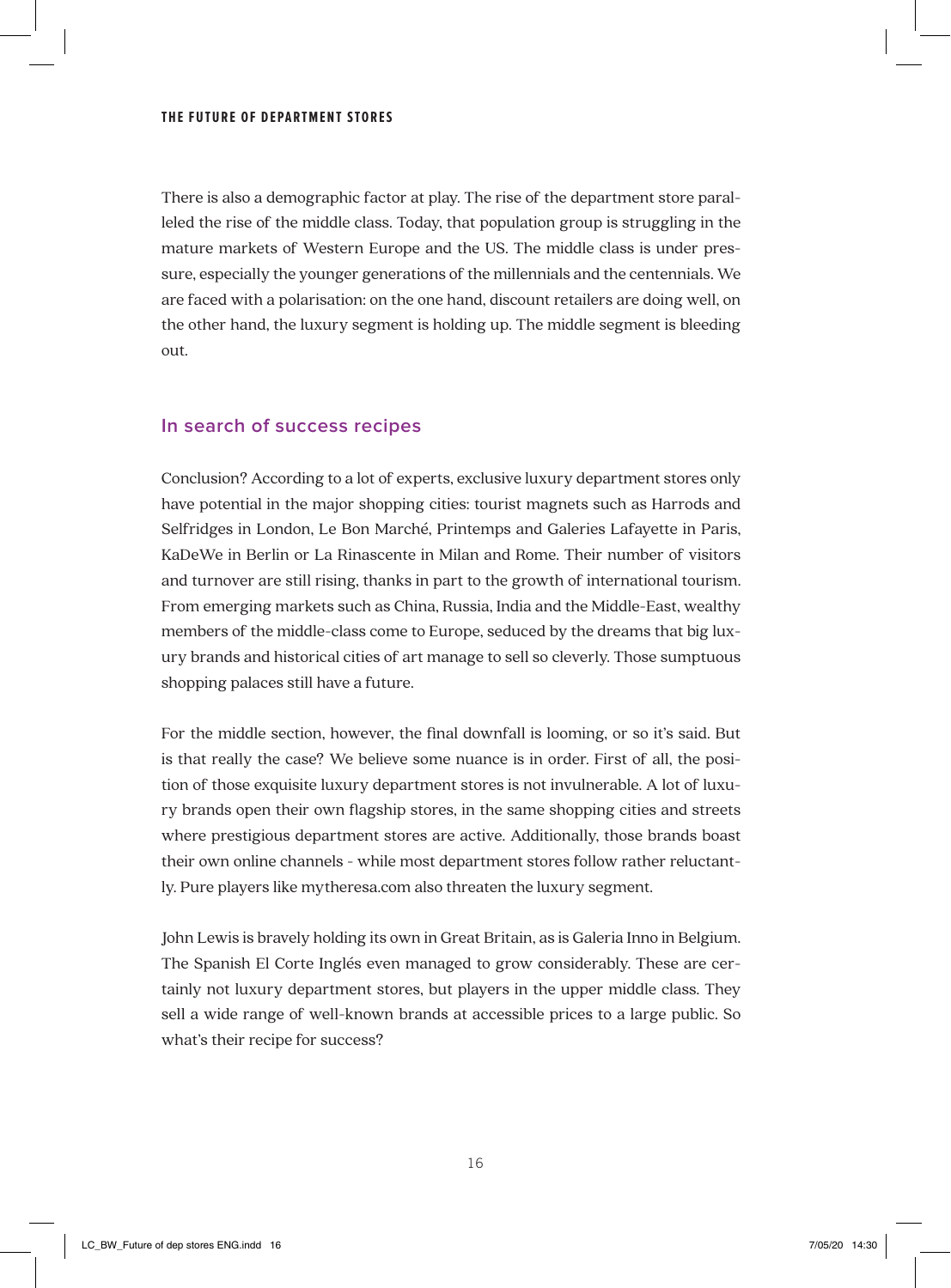In this book, we look for the ingredients for a future-proof department store. We consult talented leaders: managers and investors who have developed a real helicopter vision based on their international positions and rich practical experience. We translated their valued input into nine escalators to success for the department store sector.

#### **Sources**

Bos, J. & de Groot, G. *De langzame ondergang van het warenhuis* [Online]. 2 Sep 2019 [Consulted on 7 September 2019]; via https://fd.nl/ondernemen/1310653/de-langzame-ondergang-van-het-warenhuis

Lobaugh, K.M., Bieniek, C., Stephens, B. & Pincha, P. *The great retail bifurcation. Why the retail "apocalypse" is really a renaissance* [Online] 14 March 2018 [Consulted on 7 September 2019]; via https:// www2.deloitte.com/us/en/insights/industry/retail-distribution/future-of-retail-renaissance-apocalypse.html

Pallant, J. & Sans, S. *Death of the department store: don't just blame the internet, it's to do with a dwindling middle class* [Online] 7 Aug 2019 [Consulted on 7 September 2019]; via http://theconversation. com/death-of-the-department-store-dont-just-blame-the-internet-its-to-do-with-a-dwindlingmiddle-class-121499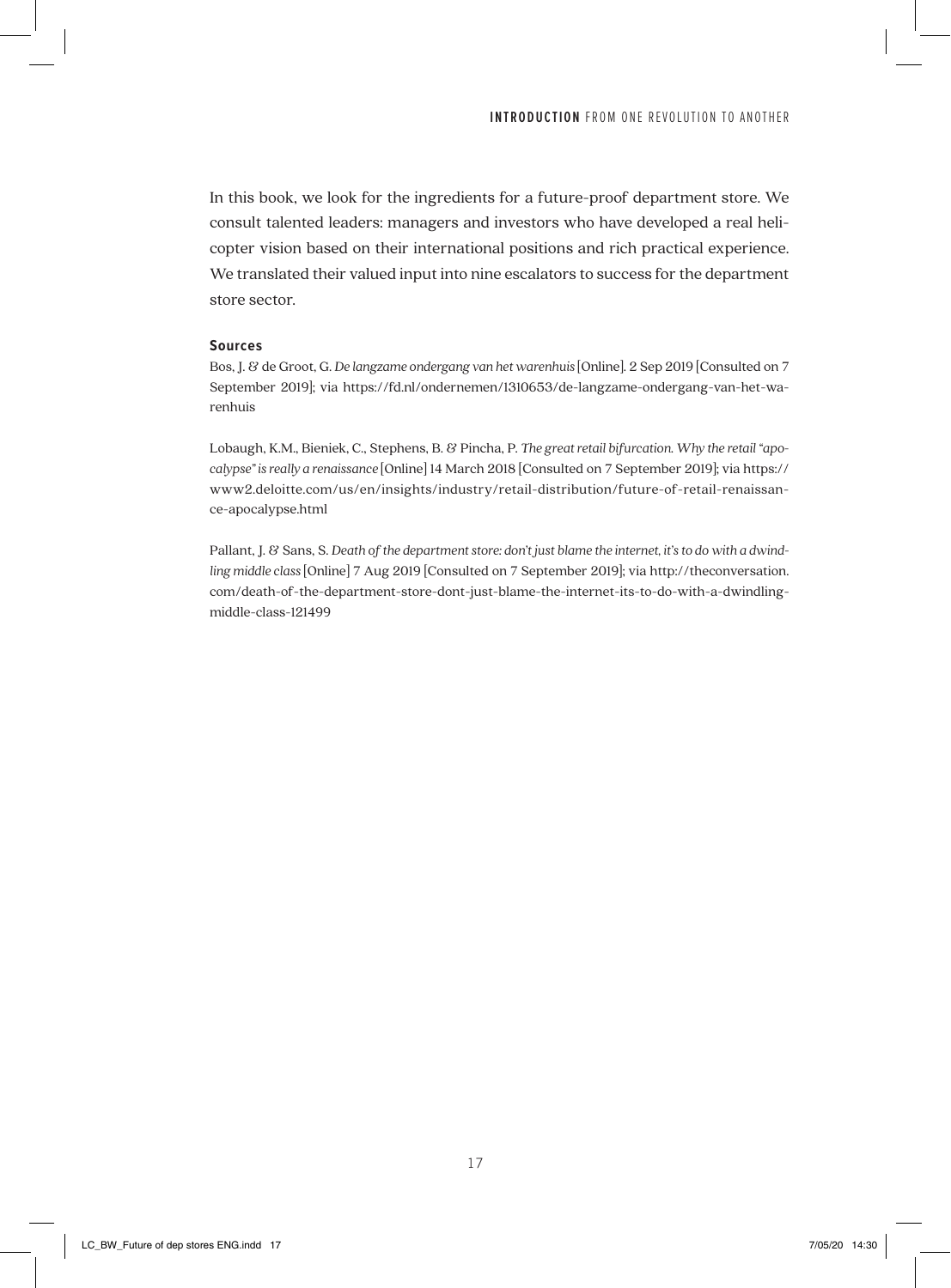

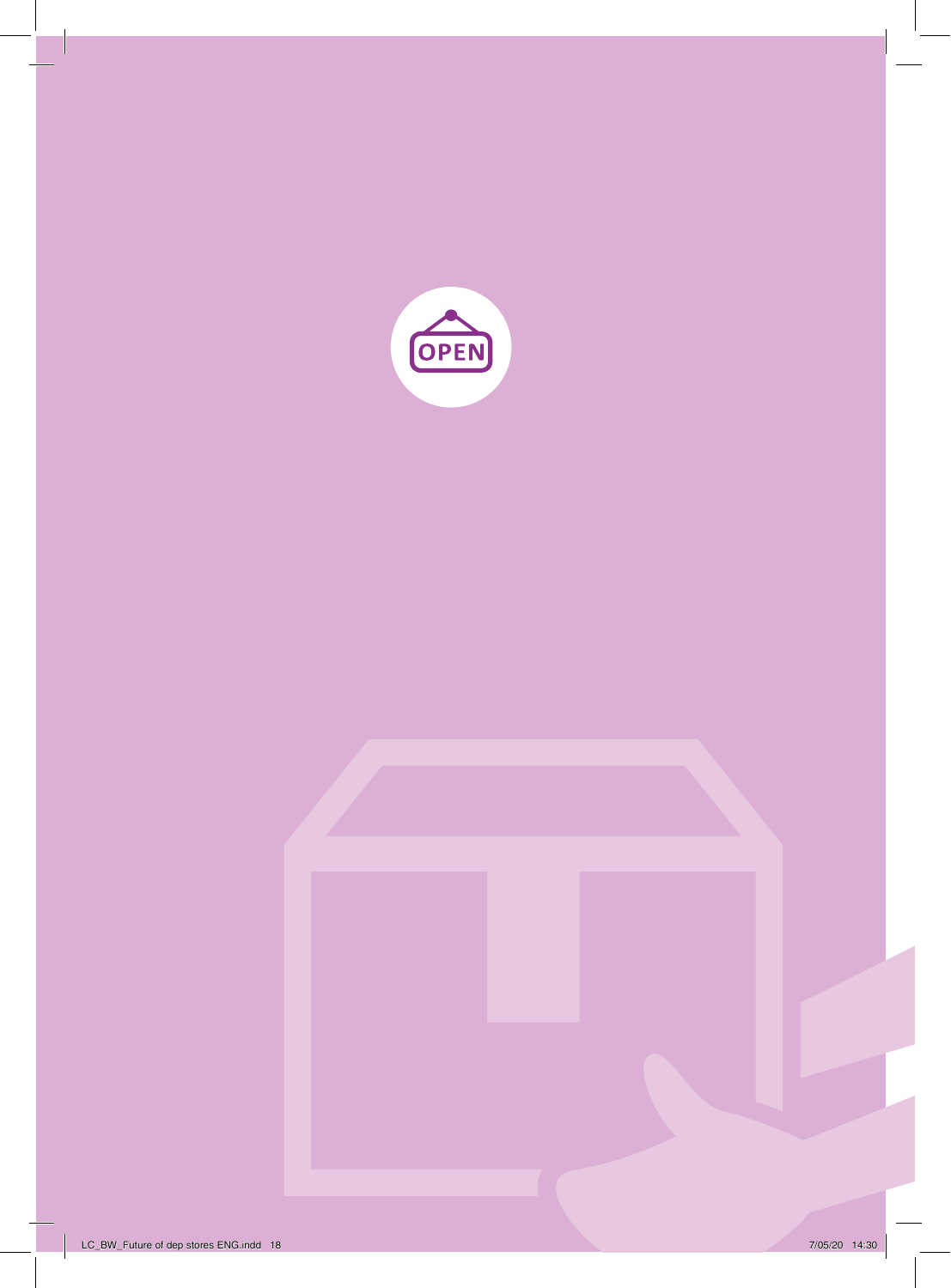

# **"Managing a department store is like solving a**  Rubik's cube" Maarten de Groot van Embden (M3Cube)

*To be successful again, department stores need to return to their origins: large flagship stores that amaze the shopper with an unrivalled assortment, flawless service and a unique experience. "The average doesn't work for department stores."*

For 26 years, Maarten de Groot van Embden was secretary-general and general manager of IADS, the International Association of Department Stores. It is the oldest association of department stores, with members from 25 countries, who exchange knowledge and experiences. "Because these members are no direct competitors of each other, they can speak freely." From this position, our interlocutor has an extensive network and a unique knowledge of the department store industry worldwide. Few people are, therefore, better placed to give us more insight into the trends and evolutions that characterise this sector in motion.

### **Transport and tourism**

"Department stores were the first organised form of retail. They arose in the mid-19th century, in France, Great Britain, the US ... Initially, they were still quite small according to our standards, around 2,000 square metres (21,500 square feet), but they quickly grew bigger and they started to sell more different product categories."

There is a lot of discussion about which department store came first. Maybe it was A.T. Stewart on Broadway in New York, in 1848. That shop was also called